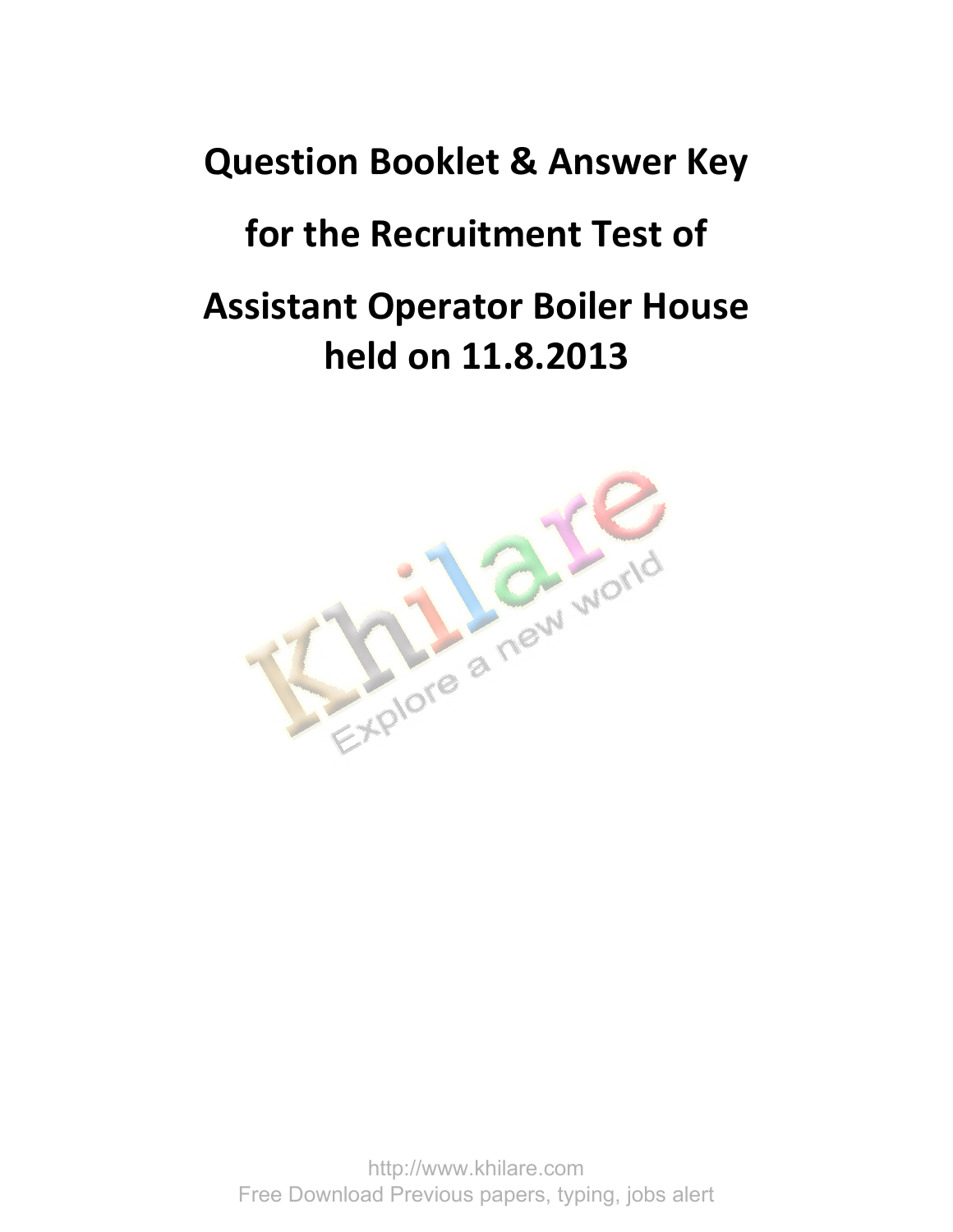| <b>English Version</b> |                                                                                                          |                                                                                                             |                          |                  |  |  |  |
|------------------------|----------------------------------------------------------------------------------------------------------|-------------------------------------------------------------------------------------------------------------|--------------------------|------------------|--|--|--|
| 1.                     | 'ਮਲਵਈ' ਕੀ ਹੈ:                                                                                            |                                                                                                             |                          |                  |  |  |  |
|                        | $(A)$ ਉਪ–ਭਾਸ਼ਾ                                                                                           | $(B)$ ਭਾਸ਼ਾ                                                                                                 | $(C)$ ਇਲਾਕਾ              | (D) ਵਿਆਕਰਣ       |  |  |  |
| 2.                     | ਉਹ ਦਿਨ ਡੁੱਬਾ------ਅਖਾਣ ਪੁਰਾ ਕਰੋ :                                                                        |                                                                                                             |                          |                  |  |  |  |
|                        | (A) ਤਾਂ ਮੋਹਲਿਆਂ ਦਾ ਕੀ ਡਰ                                                                                 |                                                                                                             | (B) ਵਧਾ ਲੀਆਂ ਕਿਤੇ        |                  |  |  |  |
|                        | (C) ਕੋਈ ਬੁੱਝੇ                                                                                            |                                                                                                             | (D) ਜਦ ਘੋੜੀ ਚੜ੍ਹਿਆ ਕੁੱਬਾ |                  |  |  |  |
|                        |                                                                                                          |                                                                                                             |                          |                  |  |  |  |
| 3.                     | 'ਵਾਲ−ਵਾਲ ਬਚਣਾ' ਮਹਾਵਰੇ ਦਾ ਕੀ ਅਰਥ ਹੈ∶<br>(A) ਮੌਤ ਦੇ ਮੂੰਹੋਂ ਬਚਣਾ (B) ਗੰਜੀ ਹੋ ਜਾਣਾ                           |                                                                                                             | $(C)$ ਵਾਲ ਪੁੱਟਣੇ         | (D) ਵਾਲ ਬੱਚ ਜਾਣੇ |  |  |  |
|                        |                                                                                                          |                                                                                                             |                          |                  |  |  |  |
| 4.                     | ਨਾਂਵ ਕਿੰਨੀ ਪ੍ਰਕਾਰ ਦੇ ਹੁੰਦੇ ਹਨ:                                                                           |                                                                                                             |                          |                  |  |  |  |
|                        | $(A)$ ਛੇ                                                                                                 | $(B)$ ਪੰਜ                                                                                                   | $(C)$ ਸੱਤ                | $(D)$ ਅੱਠ        |  |  |  |
|                        |                                                                                                          |                                                                                                             |                          |                  |  |  |  |
| 5.                     | ਸ਼ੁੱਧ ਸ਼ਬਦ−ਜੋੜ ਚੁਣੋ:                                                                                     |                                                                                                             |                          |                  |  |  |  |
|                        | $(A)$ ਸ਼ੇਹੀਰ                                                                                             | $(B)$ ਸ਼ਹੈਰ                                                                                                 | $(C)$ ਸ਼ਹਿਰ              | $(D)$ ਸ਼ਿਹਰ      |  |  |  |
|                        |                                                                                                          |                                                                                                             |                          |                  |  |  |  |
| 6.                     | ਸ਼ੁੱਧ ਮੁਹਾਵਰਾ ਚੁਣੋ :                                                                                     |                                                                                                             |                          |                  |  |  |  |
|                        | $(A)$ ਸਾਹ ਰੁਕਣਾ                                                                                          | (B) ਸਾਹ ਸੁੱਕਣਾ                                                                                              | (C) ਸਾਹ ਮੁੱਕਣਾ           | (D) ਸਾਹ ਲੈਣਾ     |  |  |  |
|                        |                                                                                                          |                                                                                                             |                          |                  |  |  |  |
| 7.                     | ਵਰਤਮਾਨ ਕਾਲ ਚੁਣੋ:                                                                                         |                                                                                                             |                          |                  |  |  |  |
|                        | (A) ਹੈ, ਹਨ                                                                                               | (B) ਸੀ, ਸਨ                                                                                                  | (C) ਗਾ, ਗੀ               | $(D)$ ਦਾ, ਦੇ     |  |  |  |
|                        |                                                                                                          |                                                                                                             |                          |                  |  |  |  |
| $8$ .                  | ਕਿਰਿਆ ਦੀਆਂ ਕਿੰਨੀਆਂ ਕਿਸਮਾਂ ਹੁੰਦੀਆਂ ਹਨ:                                                                    |                                                                                                             | WOrld                    |                  |  |  |  |
|                        | $(A)$ ਚਾਰ                                                                                                | $(B)$ ਤਿੰਨ                                                                                                  | $\overline{C}$ ) ਦੋ      | (D) ਪੰਜ          |  |  |  |
|                        |                                                                                                          |                                                                                                             |                          |                  |  |  |  |
| 9.                     | ਹੇਠ ਲਿਖੇ ਸ਼ਬਦਾਂ ਵਿੱਚੋਂ ਇਕੱਵਚਨ ਚੁਣੋ:                                                                      |                                                                                                             |                          |                  |  |  |  |
|                        | $(A)$ ਫ਼ਲ                                                                                                | (B) ਫਰਨੀਚਰ                                                                                                  | $(C)$ ਘੋੜਾ               | (D) ਮੁੰਡੇ        |  |  |  |
|                        |                                                                                                          |                                                                                                             |                          |                  |  |  |  |
| 1●.                    | 'ਘੋੜਾ' ਦਾ ਇਸਤ <mark>ਰੀ ਲਿੰ</mark> ਗ ਬਣਾਉ:                                                                |                                                                                                             |                          |                  |  |  |  |
|                        | $(A)$ ਖੱਚਰ                                                                                               | $(B)$ ਘੋੜੀ                                                                                                  | $(C)$ ਖਚਰੀ               | $(D)$ ਘੋੜ੍ਹ      |  |  |  |
|                        |                                                                                                          |                                                                                                             |                          |                  |  |  |  |
| in the gaps:-          |                                                                                                          | <b>Directions (Q.No. 11-15):</b> Out of the given four options, choose the correct preposition to be filled |                          |                  |  |  |  |
| 11.                    |                                                                                                          | His distrust _ valueless politics is well known.                                                            |                          |                  |  |  |  |
|                        | $(A)$ of                                                                                                 | $(B)$ with                                                                                                  | $(C)$ at                 | (D) from         |  |  |  |
|                        |                                                                                                          |                                                                                                             |                          |                  |  |  |  |
| 12.                    |                                                                                                          | His actions are not in conformity the rules.                                                                |                          |                  |  |  |  |
|                        | $(A)$ of                                                                                                 | $(B)$ with                                                                                                  | $(C)$ on                 | $(D)$ off        |  |  |  |
| 13.                    |                                                                                                          | Sreesanth is now afraid _ his reckless conduct.                                                             |                          |                  |  |  |  |
|                        | $(A)$ with                                                                                               | $(B)$ of                                                                                                    | $(C)$ for                | $(D)$ at         |  |  |  |
|                        |                                                                                                          |                                                                                                             |                          |                  |  |  |  |
| 14.                    |                                                                                                          | Shyam tried utmost to desist Ram <sub>___</sub> participating in politics.<br>$(B)$ of                      |                          |                  |  |  |  |
|                        | $(A)$ at                                                                                                 | $(C)$ with                                                                                                  | (D) from                 |                  |  |  |  |
| 15.                    |                                                                                                          | It was quite difficult to elicit the desired information_him.                                               |                          |                  |  |  |  |
|                        | $(A)$ from                                                                                               | $(B)$ of                                                                                                    | $(C)$ with               | $(D)$ for        |  |  |  |
|                        |                                                                                                          |                                                                                                             |                          |                  |  |  |  |
|                        | <b>Directions (Q. No.16-18):</b> Out of the four given options, choose the correct opposite of the given |                                                                                                             |                          |                  |  |  |  |
| word:-                 |                                                                                                          |                                                                                                             |                          |                  |  |  |  |
| 16.                    | Militancy<br>(A) Military life                                                                           | (B) Non-violence                                                                                            | (C) Combativeness        | (D) Offence      |  |  |  |
|                        |                                                                                                          | http://www.khilare.com                                                                                      |                          |                  |  |  |  |

Free Download Previous papers, typing, jobs alert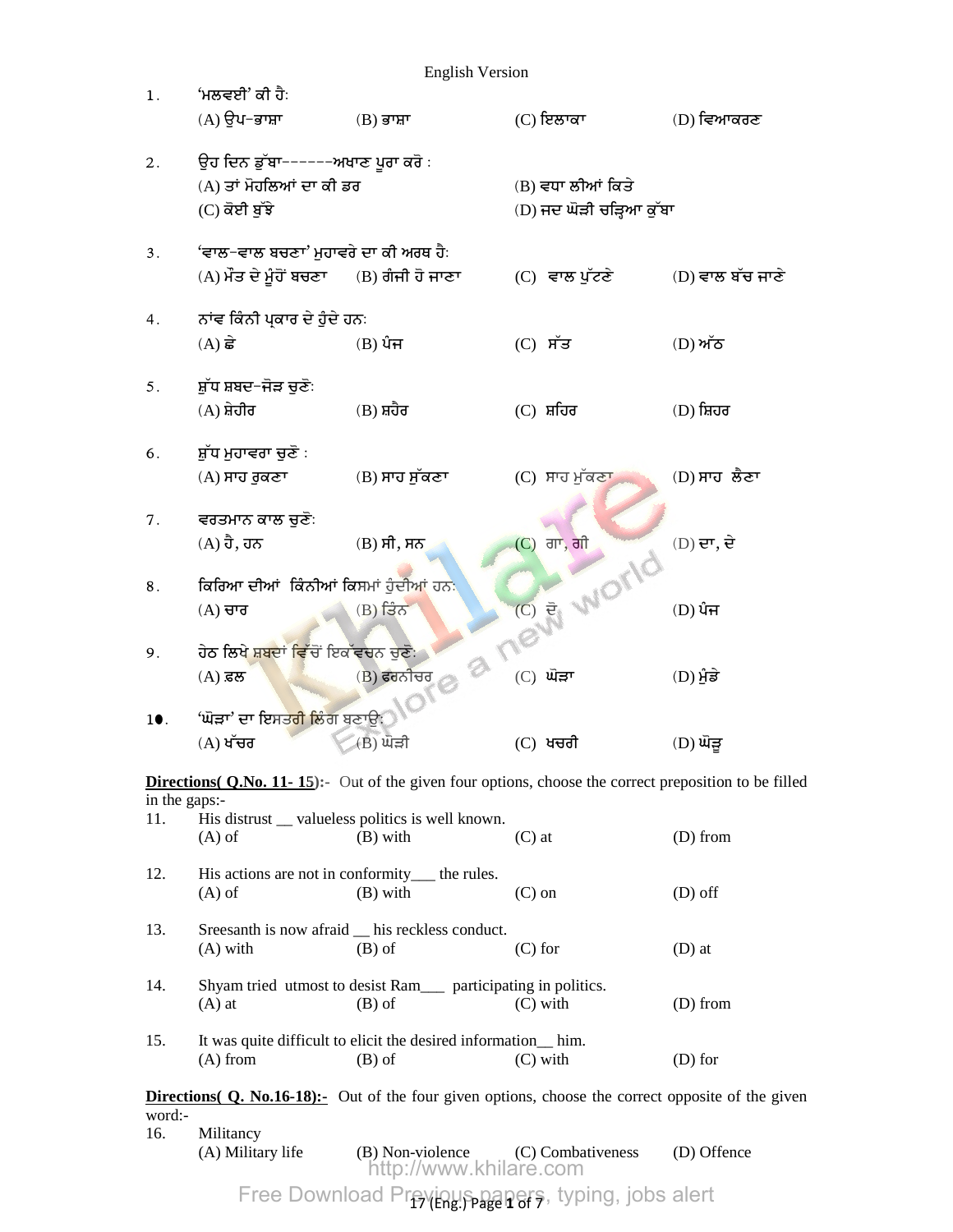| 17. | Obvious<br>(A) Honest                                                                                                                            | (B) Doubtful                                                                       | (C) Mighty                                                                                                                        | (D) Weak               |  |  |  |  |
|-----|--------------------------------------------------------------------------------------------------------------------------------------------------|------------------------------------------------------------------------------------|-----------------------------------------------------------------------------------------------------------------------------------|------------------------|--|--|--|--|
| 18. | Maltreat<br>$(A)$ Cure                                                                                                                           | (B) Symbolize                                                                      | $(C)$ Beat                                                                                                                        | (D) Care               |  |  |  |  |
|     | <b>Directions (Q. No.19-20):-</b> Out of the four given options, choose the correct expression that explains<br>the meaning of the given idiom:- |                                                                                    |                                                                                                                                   |                        |  |  |  |  |
|     |                                                                                                                                                  |                                                                                    |                                                                                                                                   |                        |  |  |  |  |
| 19. | To take someone to task<br>(A) to be hateful                                                                                                     | (B) to be disobedient                                                              | (C) to be docile                                                                                                                  | (D) to reprove someone |  |  |  |  |
| 20. | To have an axe to grind<br>(A) to be ruthless in the execution of plans<br>(C) to be full of violence and hatred                                 |                                                                                    | (B) to have a personal interest in the matter<br>(D) to be selfless in the performance of actions                                 |                        |  |  |  |  |
| 21. | What is the capital of Punjab?<br>A) Amritsar                                                                                                    | B) Ludhiana                                                                        | C) Chandigarh                                                                                                                     | D) Bhatinda            |  |  |  |  |
| 22. | In which district Devi Talab is situated?<br>A) Jallandhar                                                                                       | B) Amritsar                                                                        | C) Ludhiana                                                                                                                       | D) Frozepur            |  |  |  |  |
| 23. | How many districts are there in Punjab?<br>A) 18                                                                                                 | $B)$ 20                                                                            | $C)$ 22                                                                                                                           | D) 24                  |  |  |  |  |
| 24. | High Court of Punjab is located at<br>A) Bhatinda                                                                                                | B) Muktsar                                                                         | C) Ludhiana                                                                                                                       | D) Chandigarh          |  |  |  |  |
| 25. | Present Punjab came into existence in<br>A) 1947                                                                                                 | B) 1966                                                                            | C 1975 WORICI                                                                                                                     | D) 1991                |  |  |  |  |
| 26. | Who founded Khalsa Panth?<br>A) Guru Amar Das                                                                                                    | B) Guru Ram Das                                                                    | C) Guru Nanak Dev                                                                                                                 | D) Guru Gobind Singh   |  |  |  |  |
| 27. | Which book has the preaching of Sikh Gurus?<br>A) Guru Granth Sahib<br>C) Guru Pravachan Sahib                                                   |                                                                                    | B) Guru Bani Sahib<br>D) Guru Updesh Sahib                                                                                        |                        |  |  |  |  |
| 28. | Which is famous female dance of Punjab?<br>A) Bhangra                                                                                            | B) Gidha                                                                           | C) Garba                                                                                                                          | D) Gargaur             |  |  |  |  |
| 29. | 'Jaago' is related with<br>A) marriage                                                                                                           | B) death                                                                           | C) birth of a boy                                                                                                                 | D) birth of a girl     |  |  |  |  |
| 30. | Name the first lady IPS officer from Punjab?<br>A) Kiran Sehajpal                                                                                | B) Kiran Bedi                                                                      | C) Kiran Chawla                                                                                                                   | D) Kiran Grewal        |  |  |  |  |
| 31. | VAT is imposed<br>A) directly on consumer<br>C) on second stage of production                                                                    |                                                                                    | B) on final stage of production<br>D) on all stages between production and final sale                                             |                        |  |  |  |  |
| 32. | A) State Bank of India<br>C) Reserve Bank of India                                                                                               |                                                                                    | Which bank in India performs the functions of Central Bank of the country?<br>B) Punjab National Bank<br>D) Central Bank of India |                        |  |  |  |  |
| 33. | When did India become Republic?                                                                                                                  |                                                                                    | A) $15^{th}$ August 1947 B) $26^{th}$ January 1950 C) $26^{th}$ January 1948 D) $26^{th}$ November 1947                           |                        |  |  |  |  |
| 34. | A) Uttrakhand                                                                                                                                    | Kedarnath Temple which was recently hit by floods is in<br>Bhttp://www.khilafeMBom |                                                                                                                                   | D) none of these       |  |  |  |  |
|     |                                                                                                                                                  |                                                                                    | Free Download Previous page ers, typing, jobs alert                                                                               |                        |  |  |  |  |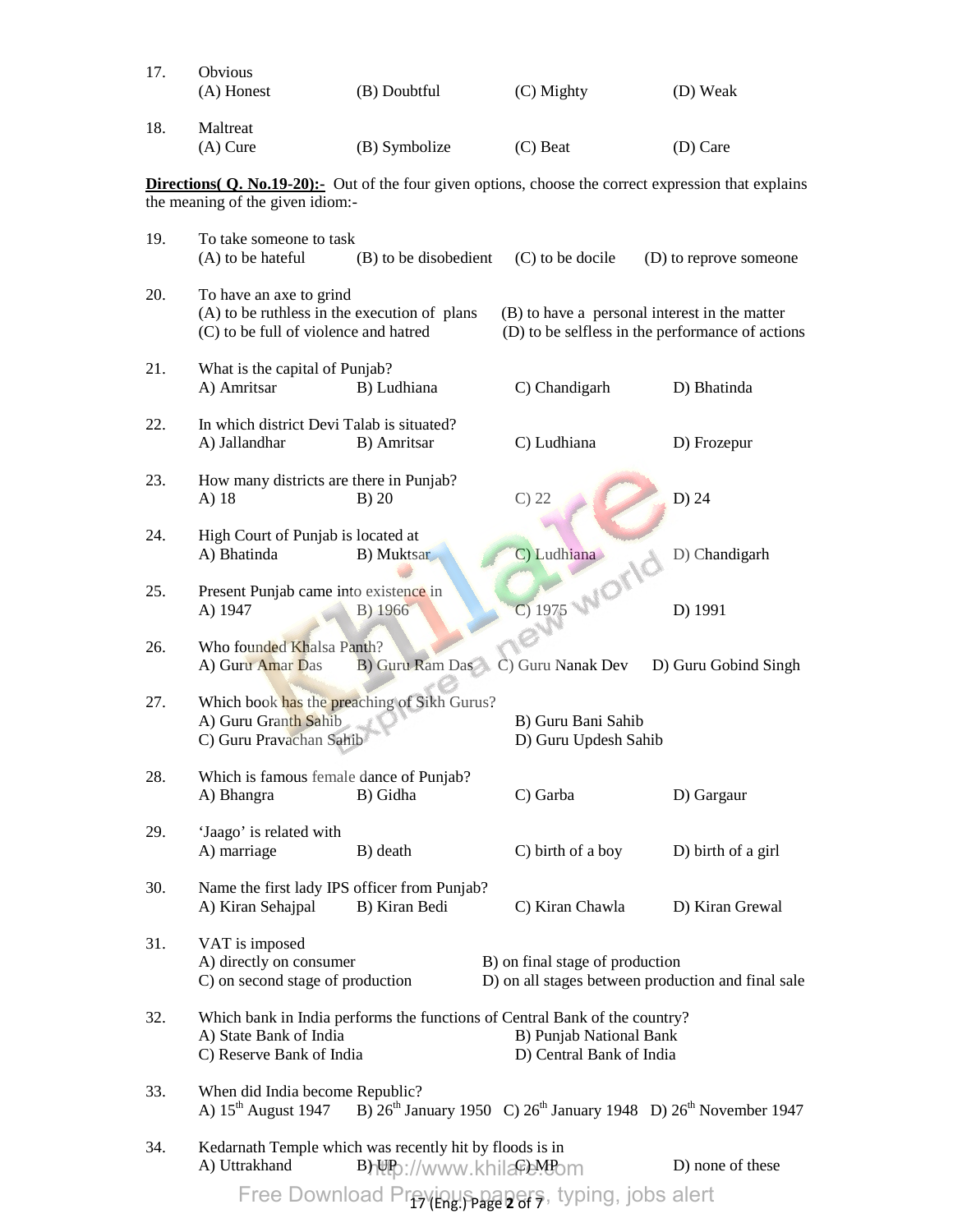| 35. | contesting elections.<br>A) Nawaz Sharif                                                                                                                                                                                                                                                                                                              | B) Asif Ali Zardari                                                  | C) Raja Parvez Ashraf                                       | Name the former President of Pakistan on whom life time ban has been imposed from<br>D) Parvez Musharraf |  |
|-----|-------------------------------------------------------------------------------------------------------------------------------------------------------------------------------------------------------------------------------------------------------------------------------------------------------------------------------------------------------|----------------------------------------------------------------------|-------------------------------------------------------------|----------------------------------------------------------------------------------------------------------|--|
| 36. | Which is world's highest mountain peak?<br>A) K-2, Karakoram<br>C) Mount Everest, Himalayas                                                                                                                                                                                                                                                           | B) Kanchenjunga, Himalayas<br>D) Dhaulagiri I, Himalayas             |                                                             |                                                                                                          |  |
| 37. | Where is 'Gate way of India'?<br>A) Delhi                                                                                                                                                                                                                                                                                                             | B) Agra                                                              | C) Fatehpur Sikri                                           | D) Mumbai                                                                                                |  |
| 38. | 'Richter Scale' is used to measure<br>A) strength of Tsunami waves<br>C) density of salt in sea water                                                                                                                                                                                                                                                 |                                                                      | B) intensity of earthquake<br>D) flow of electric current   |                                                                                                          |  |
| 39. | What is the full name of WTO?<br>A) World Trade Organization<br>C) World Transport Organization                                                                                                                                                                                                                                                       |                                                                      | B) World Travel Organization<br>D) Wider Trade Organization |                                                                                                          |  |
| 40. | A) telescope                                                                                                                                                                                                                                                                                                                                          | The instrument with which we can see faraway objects<br>B) periscope | C) microscope                                               | D) gyroscope                                                                                             |  |
| 41. | Complete the series<br>1, 4, 9, 16, 25, ?<br>A) 34                                                                                                                                                                                                                                                                                                    | $B)$ 49                                                              | $C)$ 36                                                     | D) 33                                                                                                    |  |
| 42. | Maharashtra: Mumbai :: Punjab : ?<br>A) Delhi                                                                                                                                                                                                                                                                                                         | Replace the question mark from options given below<br>B) Chandigarh  | C) Amritsar                                                 | D) Patiala                                                                                               |  |
| 43. | Find the odd one<br>2. March<br>1. January<br>A) April                                                                                                                                                                                                                                                                                                | 3. April<br>B) July                                                  | 4. July<br>C) March                                         | 5. August<br>D) August                                                                                   |  |
| 44. | in that code?<br>A) EJKNEGTP                                                                                                                                                                                                                                                                                                                          | <b>B) EGKNFITP</b>                                                   | C) EJKNFGTO                                                 | In a certain code, the word TEACHER is written as VGCEJGT. How is CHILDREN written<br>D) EJKNFTGP        |  |
| 45. | Seema related to Ram?                                                                                                                                                                                                                                                                                                                                 |                                                                      |                                                             | Pointing towards a photograph of a woman, Ram told Seema that she is our mother. How is                  |  |
|     | A) mother                                                                                                                                                                                                                                                                                                                                             | B) sister                                                            | $C)$ cousin                                                 | D) wife                                                                                                  |  |
| 46. | Ravi and Kunal are good in Hockey and Volleyball. Sachin and Ravi are good in Hockey and<br>Baseball. Gaurav and Kunal are good in Cricket and Football. Who is good in Hockey,<br>Cricket and Volleyball?                                                                                                                                            |                                                                      |                                                             |                                                                                                          |  |
|     | A) Ravi                                                                                                                                                                                                                                                                                                                                               | B) Sachin                                                            | C) Gaurav                                                   | D) Kunal                                                                                                 |  |
| 47. | Rohan started for his friends house which is 5 km away on the same road. After covering a<br>distance of 2 km, due to some repair work, he had to turn right and go to a parallel road which<br>is 2 km away from first road. He covered remaining distance of 3 km on that road. How many<br>kms Rohan had to cover for reaching his friend's house? |                                                                      |                                                             |                                                                                                          |  |
|     | $A)$ 5 km                                                                                                                                                                                                                                                                                                                                             | $B)$ 7 km                                                            | $C$ ) 9 km                                                  | $D)$ 11 km                                                                                               |  |
| 48. | middle?                                                                                                                                                                                                                                                                                                                                               |                                                                      |                                                             | If the following five words are arranged in alphabetical order, which word will come in the              |  |
|     | 1. draw<br>2. Read<br>A) play                                                                                                                                                                                                                                                                                                                         | 3. Play<br>B) read                                                   | 4. Back<br>C) back                                          | 5. Want<br>D) draw                                                                                       |  |
| 49. |                                                                                                                                                                                                                                                                                                                                                       |                                                                      |                                                             | In the following series, find the sum of three numbers which are fifth, seventh and third from           |  |
|     | last.<br>3 5 9 5 4 5 5 3 5 8 4 5 6 7/ $\frac{3}{2}$ 5 $\frac{3}{2}$ 3 5 1 0<br>A) 12<br>Free Download Previous, page 86 5, typing, jobs alert                                                                                                                                                                                                         |                                                                      |                                                             |                                                                                                          |  |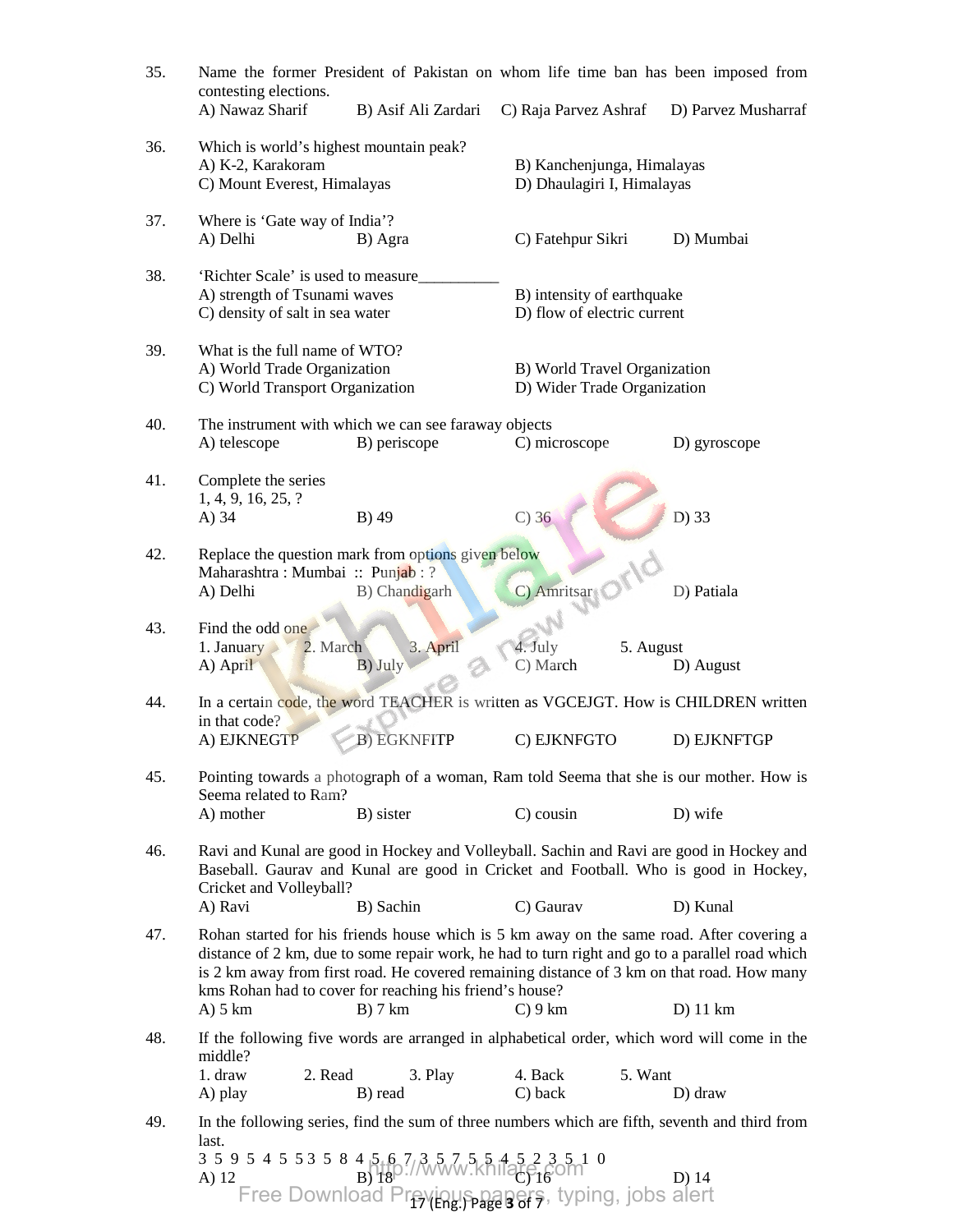50. Which one of following numbers can replace question mark below?



- 51. A rectangle and a square are equal in area. The rectangle is 9 ft in length and 4 ft in breadth. What is a side of square? A) 8 ft B) 9 ft C) 6 ft D) 4 ft
- 52.  $\overline{2}$  $\frac{2}{3} - \frac{2}{3}$  $\frac{2}{3} \times \frac{2}{3}$  $\frac{2}{3} + \frac{2}{3} = ?$ A) 8  $\frac{1}{9}$  B)  $\overline{2}$ 3 C)  $\frac{3}{9}$  D) 4 +<br>9 53. The L.C.M. of 24, 36 and 40 is A) 120 B) 240 C) 360 D) 480 54. 6250  $\frac{250}{\sqrt{?}}$  = 625 A) 10 B) 100 C) 110 D) 625 55. Find the average of all numbers between 6 and 34 which are divisible by 5 A) 15 B)  $25$  C) 30 D) 20 56. The difference between  $\overline{2}$  $\frac{2}{8}$ th and  $\frac{2}{7}$  $\frac{2}{7}$ th of a number is 50, then the number would be A) 500 B) 520 C) 540 D) 560 57. (180% of ?)  $\div 2 = 504$ A) 400 B) 480 C) 560 D) 280 58. By selling a watch for  $\bar{\mathbf{\zeta}}$  1440, a man loses 10%. At what price should he sell it to gain 5%? A) ₹1500 B) ₹1680 C) ₹1760 D) ₹1800 59. A sum of money amounts  $\bar{\mathbf{\xi}}$  5200 in 5 years and to  $\bar{\mathbf{\xi}}$  5680 in 7 years. The principal is A) ₹4000 B) ₹5000 C) ₹4500 D) ₹4800 60. A can finish a work in 8 hours while B alone can do it in 12 hours. Both A and B working together will finish it in A)  $10 \text{ hours}$  B)  $4 \text{ hours}$  $\overline{1}$  $\frac{1}{4}$  hours D)  $4\frac{4}{5}$  $\frac{1}{5}$  hours 61. Which of the following is a water tube boiler? (a) Lanchashire boiler (b) Babcock and Wilcox boiler (c) Locomotive boiler (d) Cochran boiler 62. A device used to heat feed water by utilizing the heat in the exhaust flue gases before leaving through the chimney, is known as (a) super heater (b) economizer (c) re-heater (d) none of the above
- 63. Latent heat of fusion is the amount of heat required for a substance to change from (a) gas to a liquid (b) liquid to a gas khilare.com a gas (d) solid to a liquid  $\Box$

Free Download Previous papers, typing, jobs alert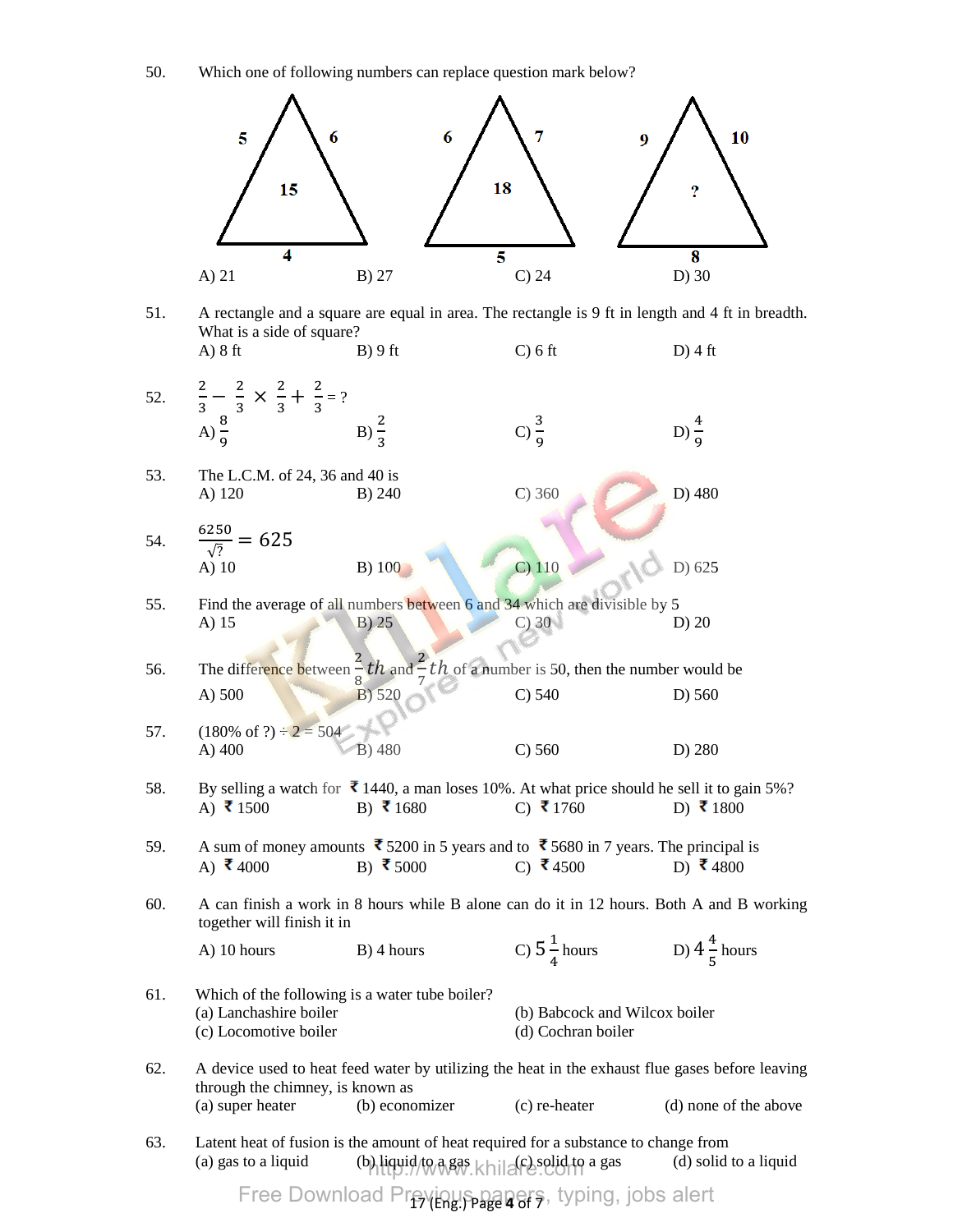| 64. | The boiler operator should watch at all times for all of the following except<br>(a) leaks in steam, water, and fuel connections<br>(c) incoming water quality | (b) proper fuel air ration<br>(d) operating pressures and temperatures        |                          |  |  |
|-----|----------------------------------------------------------------------------------------------------------------------------------------------------------------|-------------------------------------------------------------------------------|--------------------------|--|--|
| 65. | Boilers that have hot gases circulating through tubes surrounded by water are called<br>(a) fire tube boilers<br>(c) low pressure boilers                      | (b) high pressure boilers<br>(d) water tube boilers                           |                          |  |  |
| 66. | Boiler furnace explosions are likely to occur for all of the following reasons except<br>(a) a weak pilot flame<br>(c) insufficient combustion air             | (b) low fuel pressure<br>(d) insufficient purge of the furnace before startup |                          |  |  |
| 67. | The most common cause of feeder or low-water fuel cut-off trouble is the operator's failure to<br>observe the                                                  |                                                                               |                          |  |  |
|     | (a) blow-down instructions<br>(c) water treatment limitations                                                                                                  | (b) fuel calibration sequence<br>(d) low-water control calibration            |                          |  |  |
| 68. | The device that ensures that steam pressure will not force the boiler water back into the return<br>line is a                                                  |                                                                               |                          |  |  |
|     | (a) condensate trap<br>(b) direct feed pump                                                                                                                    | (c) Hartford loop                                                             | (d) pressure regulator   |  |  |
| 69. | The steam boiler component used to lower the concentration of dissolved impurities in the<br>boiler water is the                                               |                                                                               |                          |  |  |
|     | (a) blow-off cock<br>(c) feed connection                                                                                                                       | (b) de-concentrator<br>(d) sediment reduction valve                           |                          |  |  |
| 70. | The minimum capacity of any closed vessel which generates steam under Indian Boilers<br>Regulation Act is                                                      |                                                                               |                          |  |  |
|     | $(a)$ 2.275 liters<br>(b) $22.75$ kilo liters                                                                                                                  | $(c)$ 227.5 liters                                                            | $(d)$ 22.75 liters       |  |  |
| 71. | The type of firing used for a pulverized coal fired boiler is<br>(a) overfiring<br>(c) vertical firing                                                         | (b) tangential firing<br>(d) mixed firing for effective heat transfer         |                          |  |  |
| 72. | Super heating of steam is done at<br>(c) constant pressure                                                                                                     | (b) constant temperature<br>(d) none of the above                             |                          |  |  |
| 73. | The critical pressure at which the latent heat of vaporization is zero is<br>(a) 225.65 $Kgf/cm^2$<br>(b) 273 Kgf/cm <sup>2</sup>                              | (c) $100 \text{ Kgf/cm}^2$                                                    | (d) $1 \text{ Kgf/cm}^2$ |  |  |
| 74. | Separating and throttling calorimeter is used for determining<br>(a) calorific value of fuel<br>(c)heat of water                                               | (b) dryness fraction of steam<br>(d) none of the above                        |                          |  |  |
| 75. | Cochran boiler is a<br>(a) horizontal fire-tube boiler<br>(c) ertical water-tube boiler                                                                        | (b) horizontal water-tube boiler<br>(d) vertical fire tube boiler             |                          |  |  |
| 76. | Which of the following is a fire tube boiler?<br>(a) locomotive boiler<br>(c) Stirling boiler                                                                  | (b) Babcock and Wilcox boiler<br>(d) all of the above                         |                          |  |  |
| 77. | Which of the following coals has the highest calorific value?<br>(b) anthracite coal<br>(a) peat                                                               | (c) lignite                                                                   | (d) bituminous coal      |  |  |
| 78. | A boiler in India should conform to safety regulations of<br>$(a)$ DIN<br>(b) BS                                                                               | $(c)$ ASTM                                                                    | $(d)$ IBR                |  |  |
|     | http://www.khilare.com                                                                                                                                         |                                                                               |                          |  |  |

Free Download Previous papers, typing, jobs alert

17 (Eng.) Page **5** of 7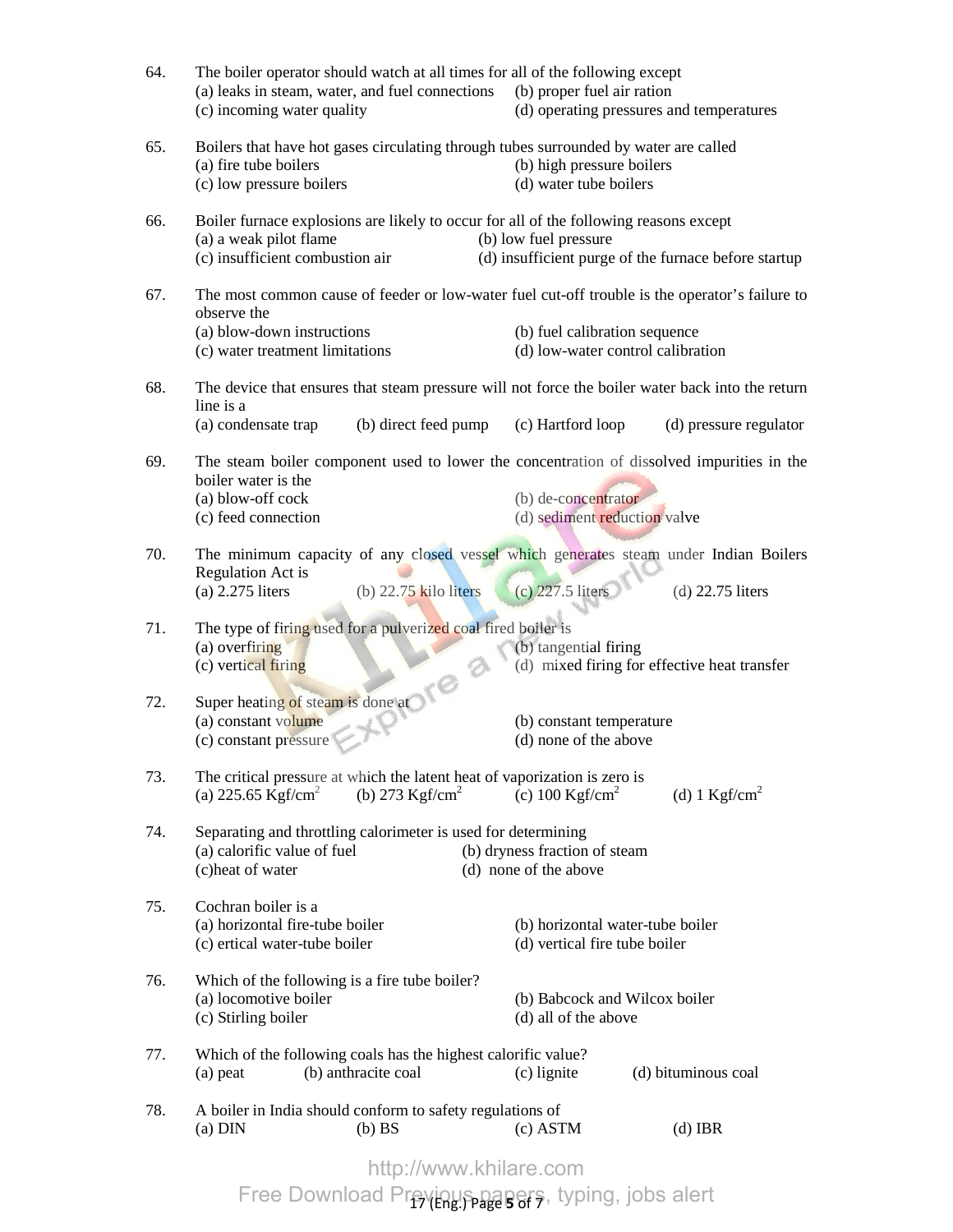| 79. | A fusible plug is fitted in small boilers in order to<br>(a) avoid excessive build up of pressure<br>(b) avoid explosion<br>(c) extinguish fire if water level in the boiler falls below alarming limit<br>(d) control steam dome                                  |                                                     |                                                                         |                           |  |  |
|-----|--------------------------------------------------------------------------------------------------------------------------------------------------------------------------------------------------------------------------------------------------------------------|-----------------------------------------------------|-------------------------------------------------------------------------|---------------------------|--|--|
| 80. | Size of boiler tubes is specified by<br>(a) mean diameter and thickness<br>(c) outside diameter and inside diameter                                                                                                                                                |                                                     | (b) outside diameter and thickness<br>(d) inside diameter and thickness |                           |  |  |
| 81. | A safety valve in a locomotive starts leaking. The leaking medium will be<br>(a) super heated steam (b) wet steam                                                                                                                                                  |                                                     | (c) dry steam                                                           | (d) water                 |  |  |
| 82. | The safety valve at superheater as compared to drum safety valve setting is set at<br>(a) higher value                                                                                                                                                             | (b) lower value                                     | (c) same value                                                          | (d) any value             |  |  |
| 83. | Which device is used in thermal power plants to reduce level of pollution?<br>(a) induced draft fan                                                                                                                                                                | (b) smoke meter                                     | (c) precipitator                                                        | (d) chimney               |  |  |
| 84. | The capacity of induced draft fan compared to forced draft fan in a boiler is<br>$(a)$ same<br>$(c)$ less                                                                                                                                                          |                                                     | (b) more<br>(d) less or more depending on size of boiler                |                           |  |  |
| 85. | The balanced draft furnace is one using<br>(a) induced draft fan and forced draft fan<br>(c) forced draft fan and chimney                                                                                                                                          |                                                     | (b) induced draft fan and chimney<br>(d) any one of the above           |                           |  |  |
| 86. | Maximum energy loss in a boiler occurs due to<br>(a) unburnt carbon in ash<br>(c) ash content                                                                                                                                                                      |                                                     | (b) incomplete combustion<br>(d) flue gases                             |                           |  |  |
| 87. | De aeration of feed water is carried out because it reduces<br>(a) cavitation of boiler feed pumps<br>(c) heat transfer coefficient                                                                                                                                |                                                     | (b) corrosion caused by oxygen<br>(d) pH value of water                 |                           |  |  |
| 88. | The recommended TDS level in boiler drum, that can be safely maintained for the water tube<br>boiler is<br>(a) $3000 - 3500$ ppm                                                                                                                                   | (b) $2000$ ppm (c) $5000$ ppm (d) none of the above |                                                                         |                           |  |  |
| 89. | Demineralisation of water is the process to remove<br>(a) chlorine                                                                                                                                                                                                 | (b) corbondioxide                                   | (c) dissolved salts                                                     | (d) dissolved oxygen      |  |  |
| 90. | What is the objective of providing baffles in between water tubes in a Babcock Wilcox boiler?<br>(a) to regulate water flow<br>(b) to regulate steam flow<br>(c) to have a better contact of flue gases with water tubes<br>(d) to prevent buckling of water tubes |                                                     |                                                                         |                           |  |  |
| 91. | Forced circulation of water takes place in<br>(a) locomotive boiler                                                                                                                                                                                                | (b) Babcock Wilcox boiler                           | (c) Lamont boiler                                                       | (d) Stirling boiler       |  |  |
| 92. | Which of the following is a once through boiler?<br>(a) Lancashire boiler                                                                                                                                                                                          | (b) Benson boiler                                   | (c) Velcox boiler                                                       | (d) Babcock Wilcox boiler |  |  |
| 93. | Which of the following equipment is a boiler accessory?<br>(a) Stop valve                                                                                                                                                                                          | (b) feed water pump                                 | (c) fusible plug                                                        | (d) blow of cock          |  |  |
| 94. | Which of the boiler equipment is a boiler mounting?<br>(a) superheater                                                                                                                                                                                             | (b) air pre heater<br>http://www.khilare.com        | (c) economizer                                                          | (d) feed check valve      |  |  |
|     |                                                                                                                                                                                                                                                                    | Free Download Previous page ers, typing, jobs alert |                                                                         |                           |  |  |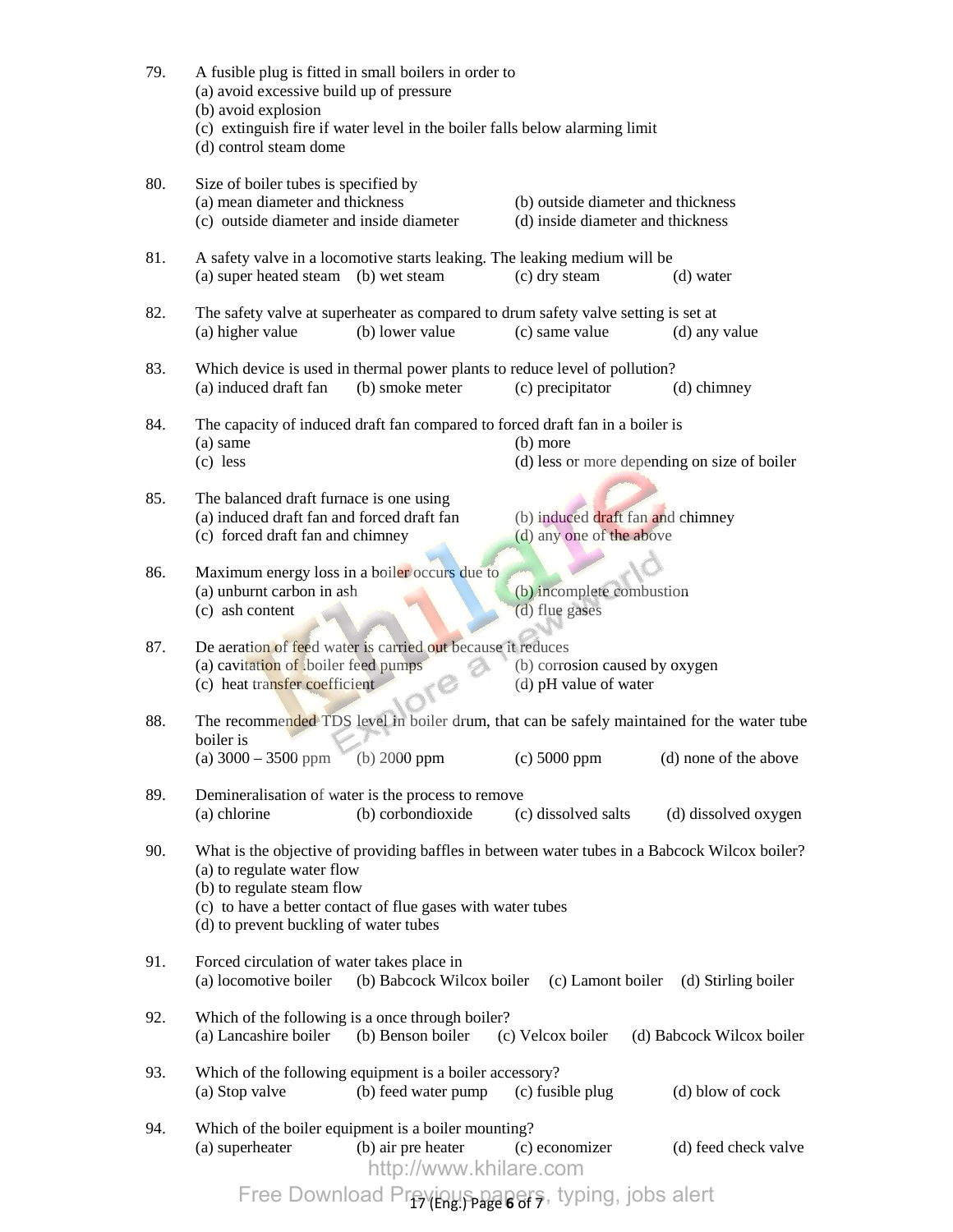95. Which of the following is fitted on a boiler to improve the boiler efficiency? (a) safety valve (b) steam trap (c) economizer (d) blow down cock 96. Which of the following is not a safety valve for the boiler?<br>(a) lever type (b) sliding valve (c) dead v (c) dead weight type  $(d)$  spring type 97. The greatest benefit of the dry method of laying up a boiler is (a) it prevents freezing (b) it minimizes corrosion (c) it minimizes oxidation (d) it eliminates off-season leaking 98. Generally, which type of fuel is used in boilers in food industry? (a) Coal (b) diesel (c) husk (d) all of above 99. During storage, the heating value of coal (a) increases (b) decreases<br>(c) remains constant (d) may increases (d) may increase or decrease depending upon the method of storage 100. The control used on gas- and oil-fired heating boilers to provide for proper sequencing of the combustion controls during startup and shutdown is the (a) limit control (b) capacity control (c) programming control (d) safety control

Explore a new world

Free Download Previous papers, typing, jobs alert http://www.khilare.com